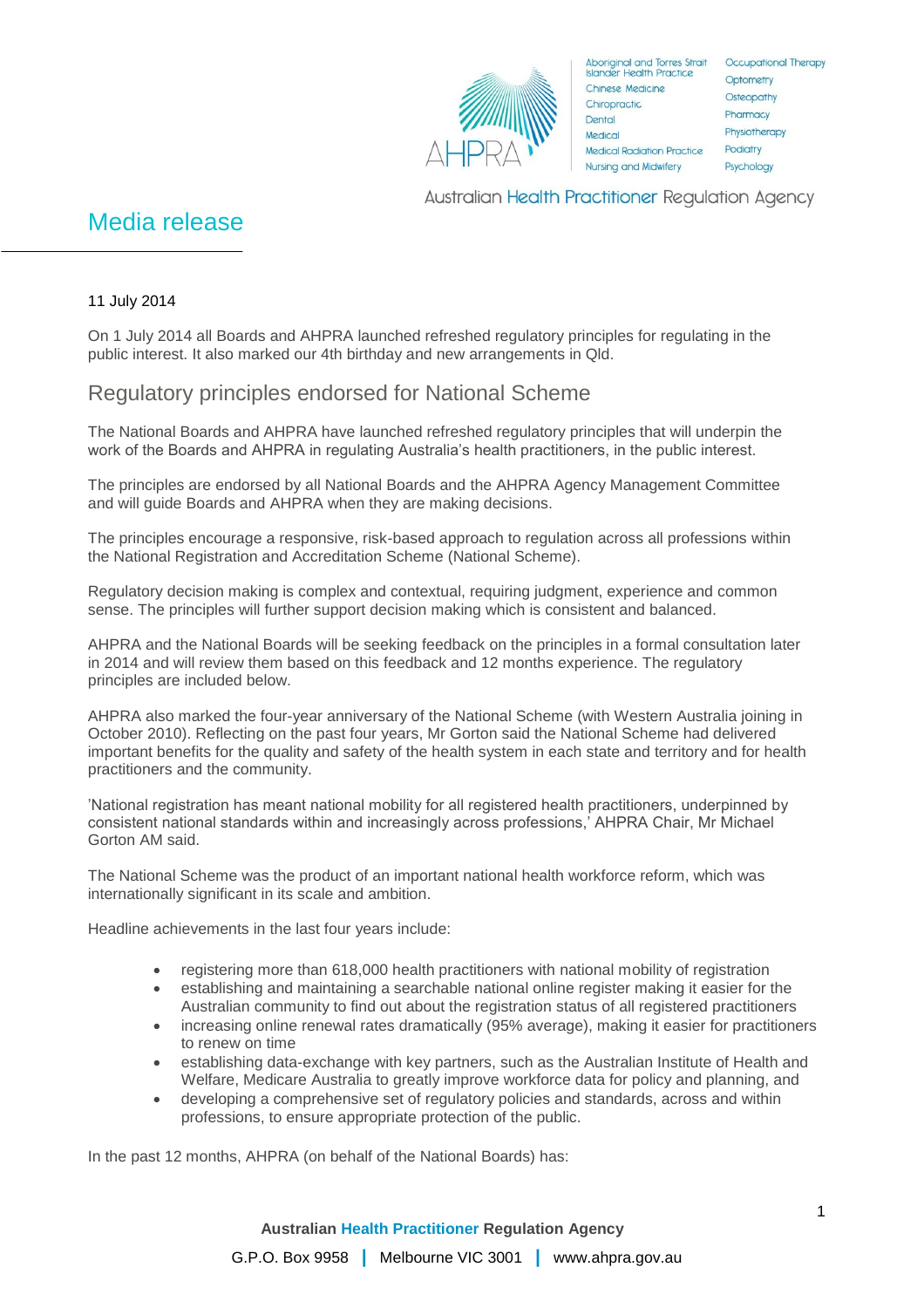- assessed over 55,000 applications for registration
- processed 69% of registration applications within 11 calendar days
- sent out more than 2 million registration renewal reminder to practitioners
- renewed the registration of over 600,000 practitioners
- issued more than 680,000 registration certificates
- answered more than 420,000 phone queries, and
- conducted more than 57,000 criminal history checks

The Chair of the Forum of Chairs of National Boards, Dr Mary Russell, said AHPRA and the National Boards were actively engaged in the opportunities created by the National Scheme review, led by independent reviewer Kim Snowball.

'Preparing for the review has created an opportunity to reflect not only on how far we've travelled in four years, but also to identify our goals are for the future and our strategies to meet them,' she said.

'We are looking forward to engaging in the consultation process and in community debate about the National Scheme, how it can improve and what we might need to do differently to realise the benefits for all Australians,' Dr Russell said.

The Boards and AHPRA also welcomed the start of the co-regulatory arrangements in Queensland, effective from 1 July 2014.

From 1 July 2014, anyone with a complaint about a health practitioner in Queensland should make it direct to the Office of the Health Ombudsman (OHO) by calling 133 OHO (133 646).

For more information about how notifications/complaints work nationally, please visit the What is a [notification? page](http://www.ahpra.gov.au/Notifications/What-is-a-notification.aspx) on the AHPRA website.

'We have made significant progress in Queensland since 2013. Our improved performance in managing notifications is more timely and we have established an effective partnership with the Ombudsman in preparing for the new regulatory arrangements that take effect today,' said Mr Gorton.

### Regulatory principles

The principles adopted by AHPRA and the National Boards are as follows.

- 1. The Boards and AHPRA administer and comply with the Health Practitioner Regulation National Law, as in force in each state and territory. The scope of our work is defined by the National Law.
- 2. We protect the health and safety of the public by ensuring that only health practitioners who are suitably trained and qualified to practise in a competent and ethical manner are registered.
- 3. While we balance all the objectives of the National Registration and Accreditation Scheme, our primary consideration is to protect the public.
- 4. When we are considering an application for registration, or when we become aware of concerns about a health practitioner, we protect the public by taking timely and necessary action under the National Law.
- 5. In all areas of our work we:
	- identify the risks that we are obliged to respond to
	- assess the likelihood and possible consequences of the risks and
	- respond in ways that are proportionate and manage risks so we can adequately protect the public.

This does not only apply to the way in which we manage individual practitioners but in all of our regulatory decision-making, including in the development of standards, policies, codes and guidelines.